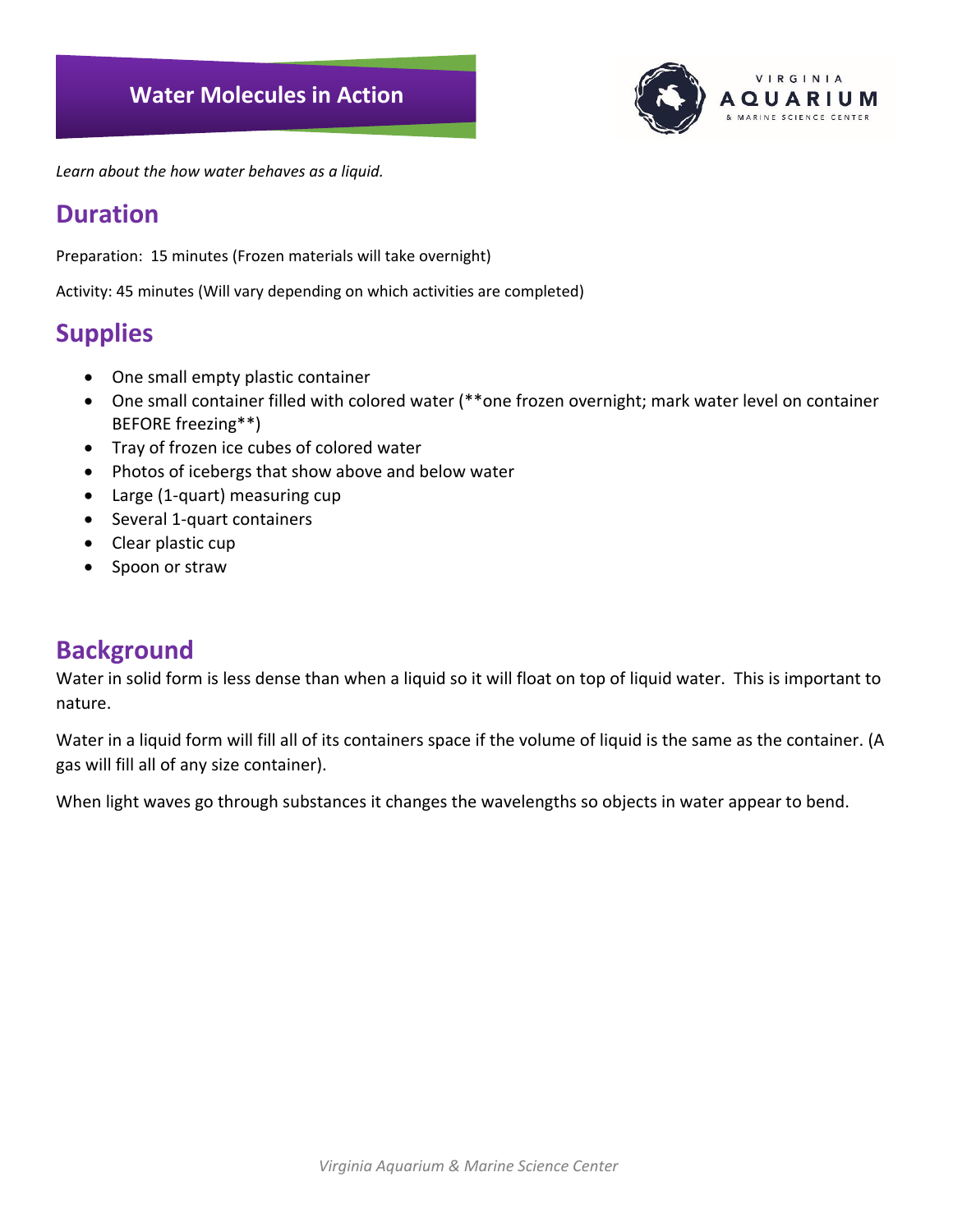## **Activity 1: Ice Floats in water (because water expands when it is frozen)**

#### **Materials:**

- Container of frozen colored water (where water level was marked BEFORE freezing)
- Tray of colored ice cubes
- Photos of icebergs (above and below the water)
- Container of tap water

**Pre-lesson:** Have students explain what happens to water when you put it in the freezer

#### **Activity Preparation:**

- 1. Fill a container with tap water
- 2. Pull container of frozen colored water and ice cubes from the freezer just prior.
- 3. Put cubes into an empty container

#### **Activity Steps:**

- 1. Show students container with frozen colored water and point out the original fill line mark
- 2. Ask: What happened to the water when it froze? (It *expanded*)
- 3. Show students the container of colored ice cubes and ask what will happen if the cubes are placed in water.
- 4. Show that the ice cubes will float in the container of tap water
- 5. Explain that when water freezes the water (H2O) *molecules* become a little farther apart, decreasing the *density* of the water and that this is unusual because most other substances become denser as they freeze.

**Follow-up discussion:** Ask the students to think of areas where water freezes in nature and why it is important for the ice to be able to float. (\*\*when lakes freeze the ice floats, making a barrier and the water below can stay close to freezing without actually freezing. Underwater animals, like fish and tadpoles, can continue to live there in the winter. Also, icebergs near the north or south pole provide habitats for all kinds of organisms, large and small\*\*)

## **Activity 2: Water Molecules in Action (Density at different phases and temperatures)**

#### **Materials:**

• None

#### **Activity Preparation:**

- 1. Remind students what a *molecule* is
- 2. Use three volunteers to demonstrate a Water molecule but having two act as hydrogen atoms and 1 as the oxygen and have them all link arms. Explain that this is how a water molecule acts.

#### **Steps for Activity**

- 1. Have students stand in a group, no special order and explain that they are each going to be a water molecule.
- 2. Have the students link elbows and all connect tightly (it will form a circle but encourage them not to all face the same way and try to be a messy grouping)
- 3. Explain that with their tight bonds connecting them to each other that this is how frozen water (in its *solid phase*) behaves.
- 4. Next tell the students that they are going to get placed in an imaginary pot and heated up. They will start to melt. As they heat up ask students pair by pair to hold hands instead of linking arms until everyone is loosely holding hands.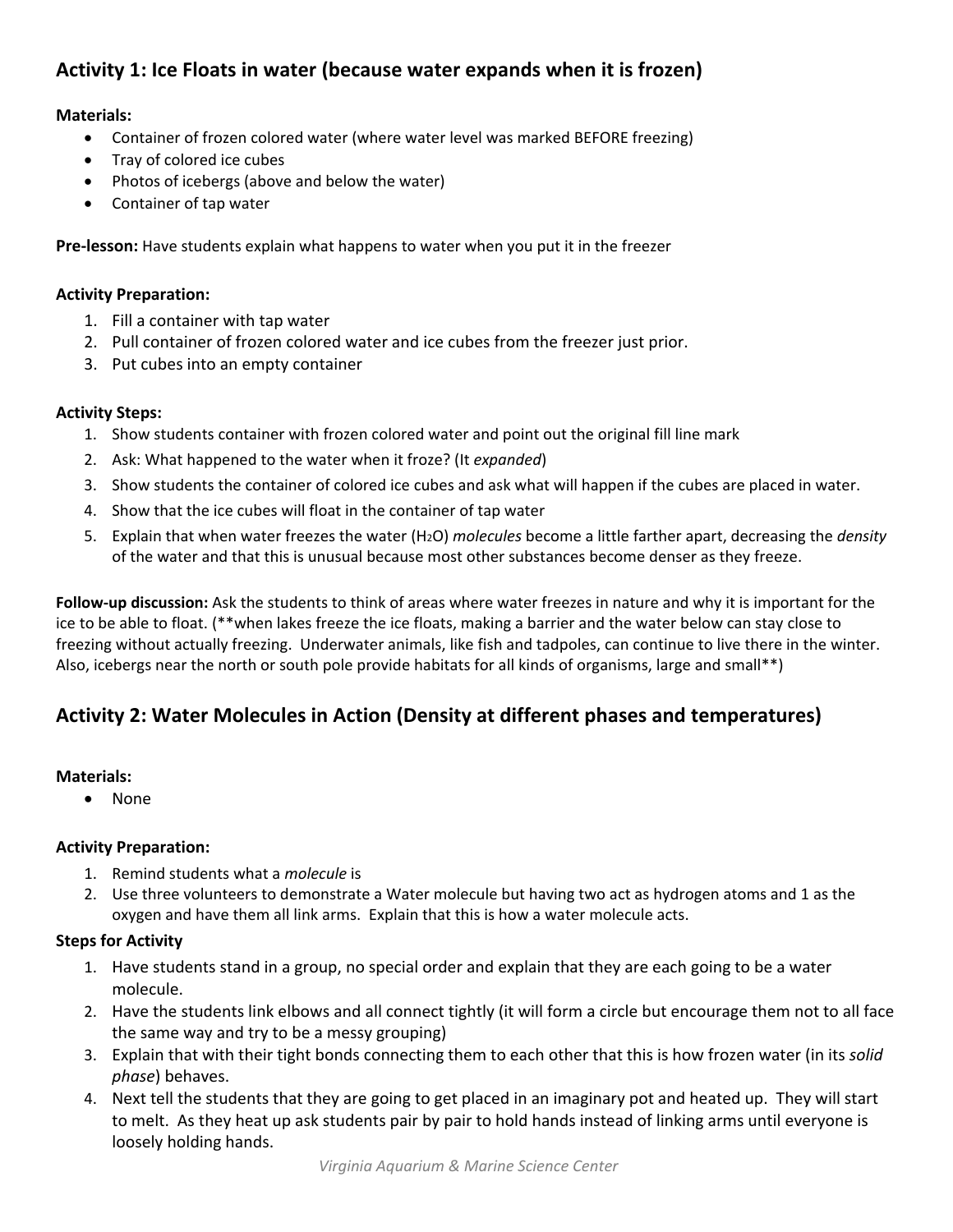- 5. Explain that they are now in the *liquid phase* and that while still bonded they can flow around more.
- 6. Have them flow like water
- 7. Finally tell them that you are going to increase the temperature so that they start to boil. Have the students continue to flow like liquid water but gradually separate the hands until each water molecule is flowing freely and spreading out.
- 8. Explain that when the liquid is heated it changes to a *gas phase* and evaporates into the air.

**Follow-up discussion:** Ask the students to teach you what happened as each phase of water was heated. Did the molecules move more or less with more heat? (\*\*more because heat energy was added\*\*) If time allows ask the students to see if they can (in small groups of 4-6) reverse the process from gas to liquid to solid. Ask students to explain what needs to happen to water in gas (steam or vapor) form to become liquid)

### **Activity #3: Demonstration – Shape of Water**

#### **Materials:**

- 1-quart measuring cup
- Several other 1-quart containers that are different shapes
- water

**Pre-lesson discussion:** Fill the measuring cup to the 1-quart line and show kids.

#### **Activity Steps:**

- 1. Have kids look and the containers and discuss how they are different from each other.
- 2. Have them guess which containers will hold the amount of water in the cup.
- 3. Test each container by showing that it doesn't matter what shape the container is but only matters if the space inside is the same.
- 4. Explain that this is *volume* and that a liquid will fill all the space regardless of the shape.
- 5. Take one container and ask what would happen if you put a piece of ice in it. Would the ice fill all the empty space?

## **Activity #4: Demonstration – "Magic trick" with** *Refraction*

Materials:

- Clear plastic cup
- spoon or straw

#### **Steps for demonstration:**

- 1. Teacher fills the plastic cup about ¾ full
- 2. Place the spoon or straw in the water and show the students that it "breaks"
- 3. Explain that it isn't really breaking or bending and pull it out of the cup to show the students. Explain that the light waves "bend" when they move from the side of the container and through the water and that this is called "refractions".

**Follow-up discussion:** Have the kids try with other objects, like a pen or their finger.